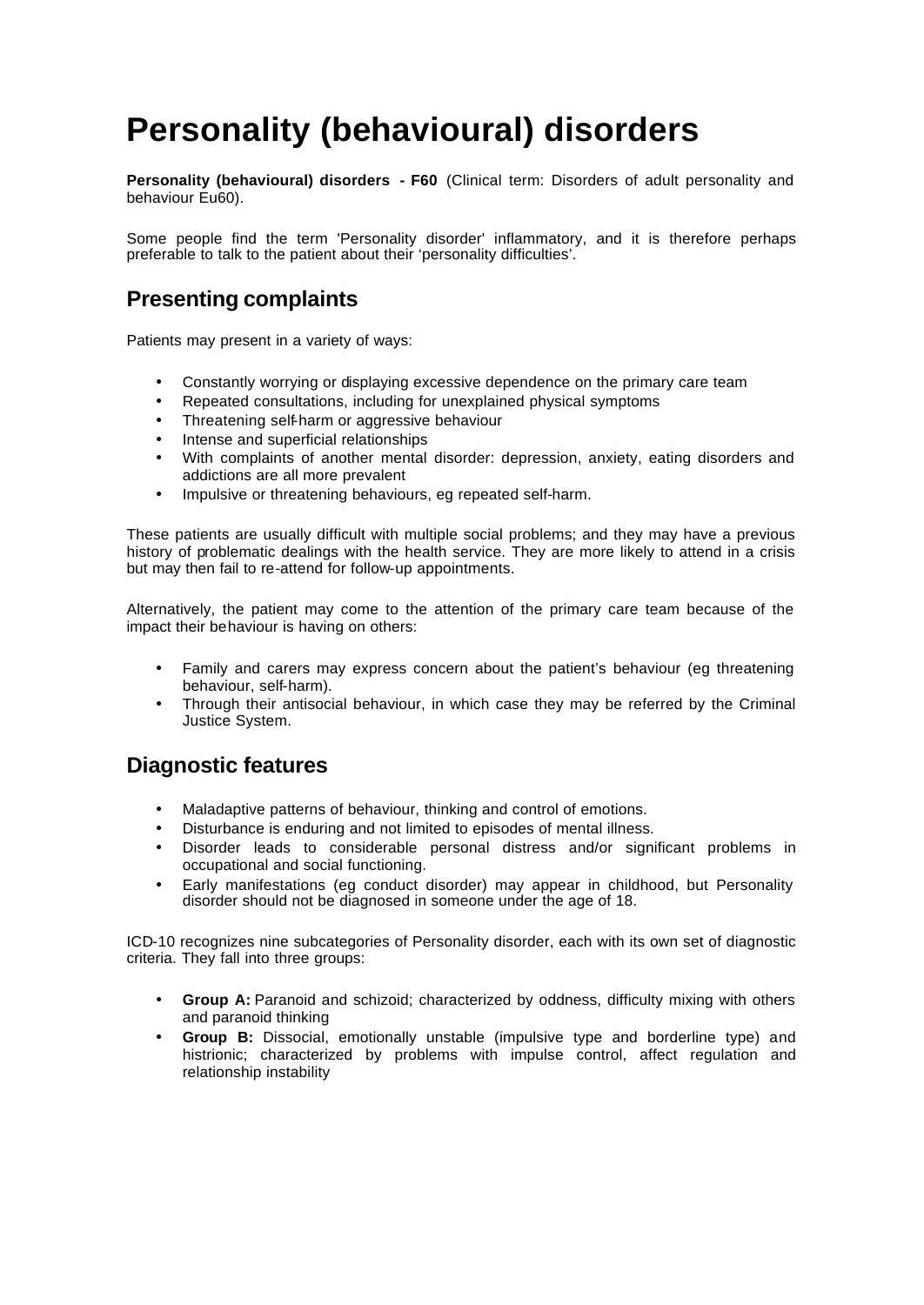• **Group C:** Anankastic, anxious and dependent; characterized by anxiety, excessive dependency on others and obsessional behaviour.

### **Differential diagnosis**

Although other mental disorders can occur in the context of a personality disorder, a primary diagnosis of personality disorder should only be made in the absence of mental illness. If possible, obtain an informant's account of the patient's personality.

Consider the following, particularly when behaviour is 'out of character':

- Depression F32#
- Acute to chronic (persistent) psychotic disorder F23, F20#
- Anxiety disorders
- Drug use disorders F10 F19#; these commonly occur in people with dissocial and emotionally unstable personality disorders
- A medical condition causing personality change (eg head injury, acute confusional state, Dementia - F03#.

### **Essential information for patient and family**

- Mental illness and addictions occurring in people with personality disorders are treatable.
- Modification of problematic behaviour is possible, but the patient must be motivated to change his/her behaviour.
- Specialist treatment consists of a combination of psychological treatments (including group and individual psychotherapies) reinforced by drug therapy at critical times.
- Treatment of any sort (including for associated conditions) requires the patient's active involvement. The relationship with the professional concerned is crucial.

### **General management and advice to patient and family**

(ref 195)

- Consistency and continuity in approach, basic problem-solving techniques, and assistance in containing psychological stress form the foundation for the clinical approach to these patients.
- Difficulties with others can be minimized, if the person is taught to avoid situations that lead them into conflict with others (eg avoiding group living if mixing with others makes them anxious).
- Ensure that both the patient and others involved in their care understand the treatment plan and aims.
- The practitioner needs to be very clear about his/her role and its boundaries.
- The practitioner needs to communicate effectively with others in their team. If several health professionals are involved in the patient's care, ensure that a consistent approach is adopted.
- Professional disputes about patient care (which commonly occur with this patient group) can be minimized by holding regular meetings with those involved with the patient.
- Establish a clear protocol for how all members of the team will respond to the patient during a crisis. Crisis contacts should be brief, focused and goal-oriented. If possible, give the patient some responsibility for resolving the crisis.
- Treat co-morbid conditions.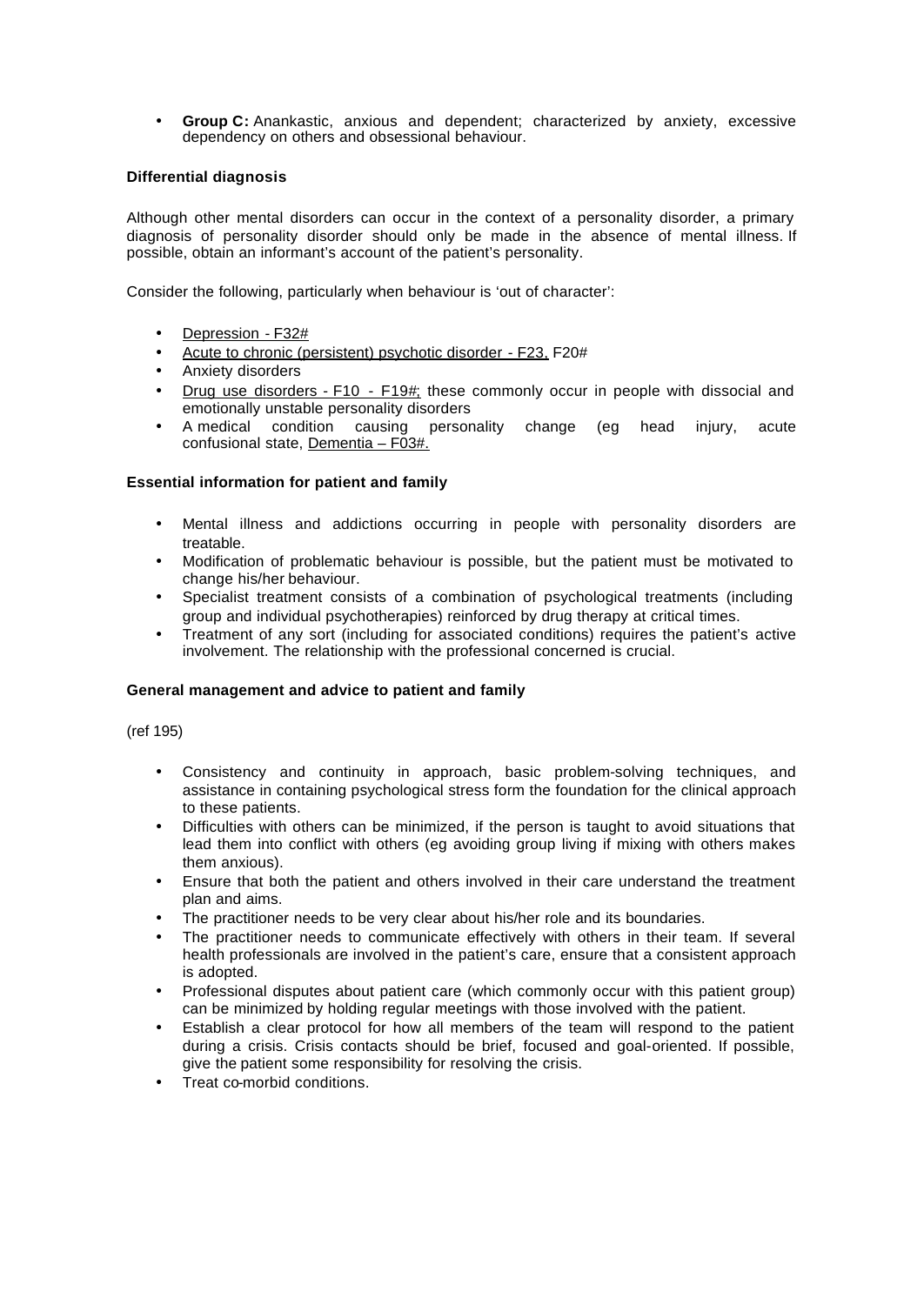- Focus on immediate, everyday problems. The aim is not to cure the personality disorder but to help the patient deal with everyday life. Behavioural disturbances associated with Personality disorder tend to improve with advancing age.
- Specialist treatment of personality disorders consists of a combination of psychological treatments reinforced by drug therapy.
- Personality-disordered patients can be supported by a primary care team in conjunction with input from specialist psychiatric services where appropriate. The support generally needs to be long-term and the style of consultation needs to be adapted to the type of personality disorder that the patient has.

### **References**

**195** UK Department of Health guidelines on personality disorder. Personality Disorder: No Longer a Diagnosis of Exclusion. Policy Implementation Guidance for the Development of Services for People with Personality Disorder. URL

http://www.doh.gov.uk/mentalhealth/personalitydisorder.htm.

### **Medication**

(ref 195)

Medication, while of some benefit, is not the mainstay of treatment.

- Antidepressant medication: SSRIs have a growing evidence base in the management of impulsive behaviour (ref 1).
- Low-dose atypical antipsychotic medication: may help to reduce paranoid ideation and the level of arousal experienced by some personality-disordered patients. However, the long-term effectiveness is not yet established.
- Mood stabilizers: may help to ease the affective instability experienced by those with an emotionally unstable personality disorder.

Be mindful of the possibility of overdose in this group of patients.

### **References**

**1** World Health Organization. Schizophrenia: An International Follow-up Study. Chichester: John Wiley & Sons, 1979. (AIV) Large outcome study with two-year follow-up, showed that only 10- 15% of patients did not recover from their illness in that two-year period. Another shorter-term follow-up study (Lieberman J, Jody D, Geisler S et al. Time course and biologic correlates of treatment response in first episode schizophrenia. Arch Gen Psychiatry 1993, 50: 369-376) showed that 83% of first-episode psychotic patients treated with antipsychotic medication remitted by one year post-inpatient admission.